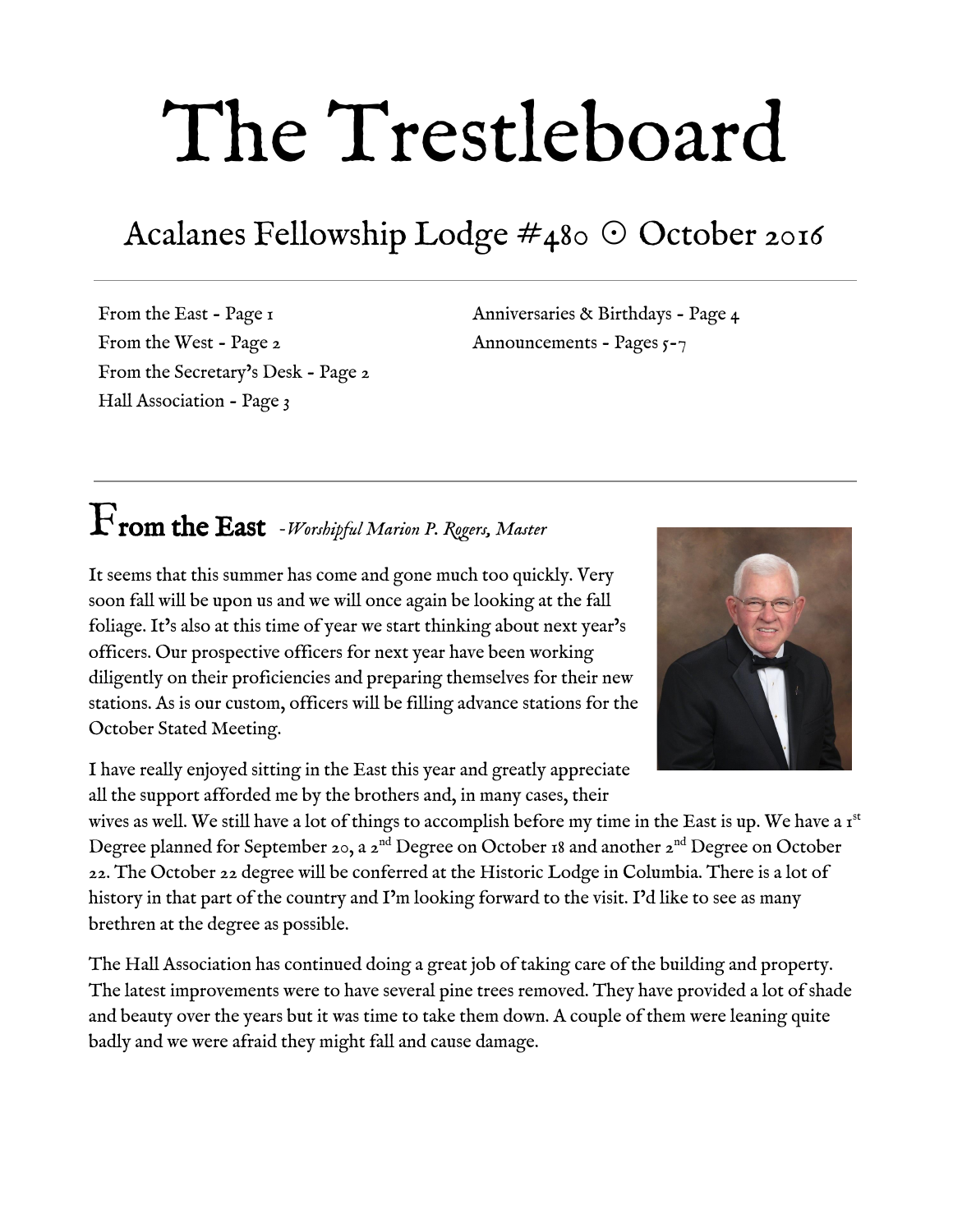The  $167<sup>th</sup>$  Annual Communications this year is schedule for the last few days in October. Think about that  $-$  167 years. That's a long time. Masonry has meant a great deal to many over the years and is still as relevant today as it was when it began in California.

#### From the West *Harry G P Burt, Senior Warden*

This is the marvel, mystery, and magic of Masonry. We know it happens because we see examples

every day in the faces of our brothers and their families. And yet, how does it happen? Does it happen in the fellowship of the Stated Meeting dinner? Is it a result of the admonition in the stated meeting to learn to subdue our passions and improve ourselves in masonry? What about the brother who rarely finds time to attend the stated meeting but constantly fixes things around the lodge and whom we only regularly see at Hall Association meetings? Does it happen as a result of effort put into lodge administration? Does it happen as a result of effort put into learning ritual or providing a



commanding performance in a tiled meeting? Does it happen in that small group of brothers who are always there making sure the lodge is set up for fellowship and ritual?

Then how about those many brothers unable to get to any meetings with us, due to distance, age, or pressures of family and career but still loyally support us through their dues, charitable giving and donations to help us keep going? Does it happen because we feel a duty to our brothers, their widows and orphans?

This is the warp and weft of masonry – all of it and much more. This is what takes good men and makes them better. We are all better through our association with each other, unified through the common experience of the rituals we all went through, as have all fellows and brothers before us.

#### From the Secretary's Desk *Fred Lezak, Secretary*



October is Annual Communication Month. This year, the annual communication of the Grand Lodge of California F & AM will be held on October 28th to October 30th at the California Grand Lodge on California Street in San Francisco. The meetings are open to all masons in good standing. If you are planning on going, please bring your current dues card. Registration is all day Friday and Saturday and attendance is free. There are several special events also open to all masons and in some cases their guests (wives, significant others, etc.). For some of these events, there is a fee. To check out times, schedule of events and general schedule, check the [Grand](http://www.freemason.org/)

[Lodge web page](http://www.freemason.org/) and click on "events" in the upper right hand side of the web page. If you have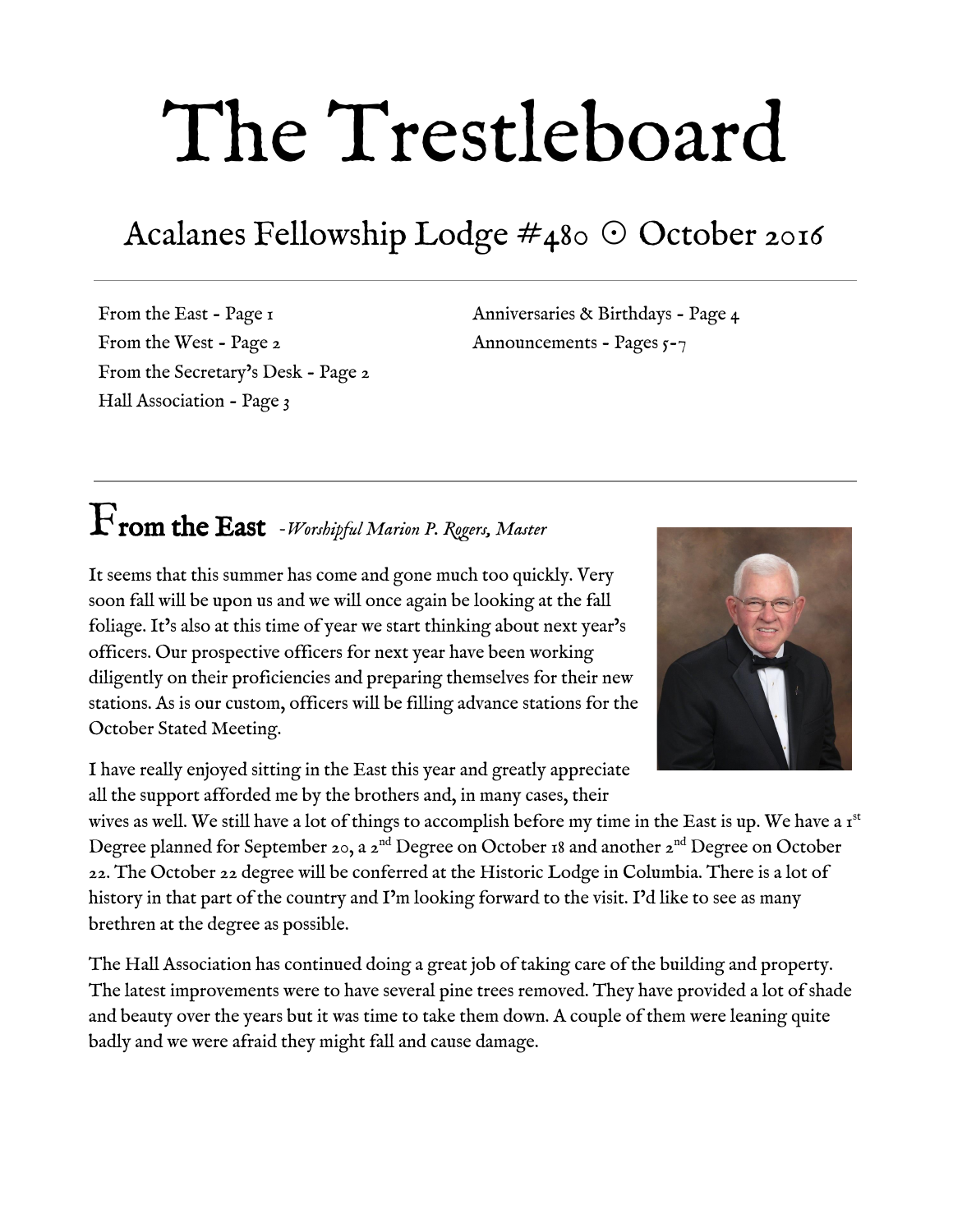never attended an annual communication, you are really missing out on an important part of masonry.

At the Annual Communications, there will be several resolutions and recommended changes to the California Masonic Code, the rules which govern the all masonic lodges in California. Each lodge gets to vote on these resolutions. If you have any interest in these changes in the rules, you can review the rules by going to the [Grand Lodge Website,](http://www.freemason.org/) log on to the member center in the log on section on the left side of the page, go to "Forms" (middle of page), "167 Annual Communications" (middle of page) and finally click on  $\mathfrak{c}_{2}$ - carryover resolutions from 2015 and new resolutions". If you have any comments or thoughts on how you would want the lodge to vote, please contact Worship Master Marion Rogers.

As always, you are invited to attend our stated meeting dinner and meeting on October  $4^{\text{th}}$ . The feeling of brotherly love and good fun continues to abound. Our ritual work is solid and getting better. This is the time for you to return to lodge if you haven't been for a while. Don't feel embarrassed or shy. We want you back and I can guarantee you will be welcomed. You will thank yourself for attending.

#### Hall Association *Bob Smith, President*

The Hall Association is happy to announce that the old pine trees in our parking lot have finally been removed. It makes the parking area look larger and will be much easier to keep clean in the future.

The kitchen is now all sparkles after being cleaned for two days. Many mystery items were found in the refrigerator and tossed. The stove is nice and clean and should stay that way for some time.

Brother Garth Korwin installed a new light and fan in the prep room - finally things will be comfortable for our candidates!

Please let any Hall member know if you see something that needs correction at the lodge.

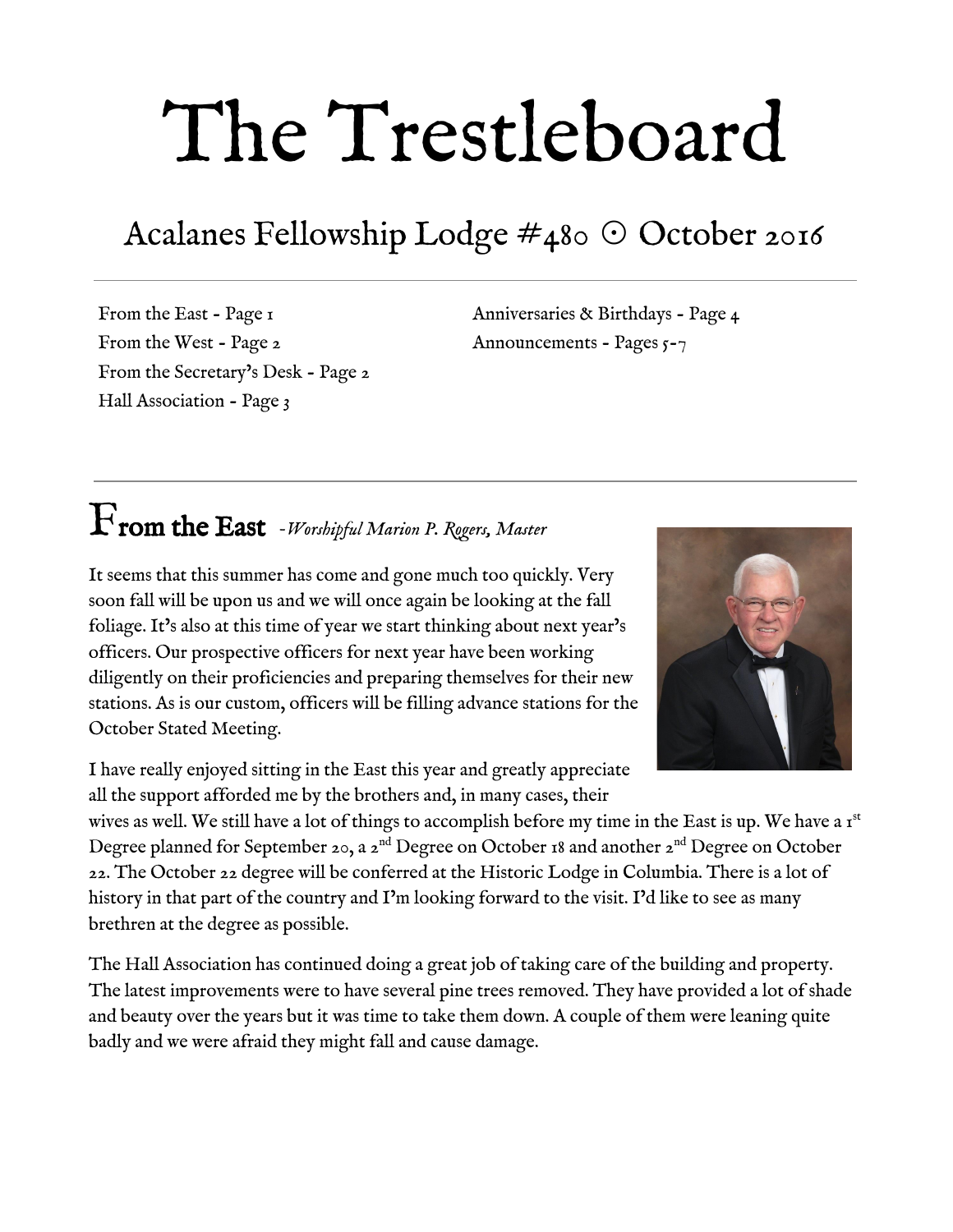

### 3rd Degree Anniversaries

| Raised<br>Name            | Years a     |                          |
|---------------------------|-------------|--------------------------|
|                           |             | MМ                       |
|                           |             |                          |
| Donald K. ChambersA       | 10/15/1948A | 681                      |
| James V. DaveyA           | 10/25/1955A | 6I                       |
| Henry L. HoffmanA         | 10/23/1962A | 54/                      |
| Theodore D. ZellerA       | 10/30/1962Á | أ44                      |
| Richard G. KeihnerA       | 10/13/1978A | 38/                      |
| Thomas E. Riley, III, PMÁ | 10/30/1984A | 321                      |
| Frank P. EssertA          | 10/26/1985A | 3I/                      |
| George R. PeckA           | 10/22/1985A | 3I/                      |
| Kevin S. MooreA           | 10/26/1991Á | 251                      |
| Jeremy K. BranchA         | 10/24/2006Á | $\overline{\mathrm{10}}$ |
| Marion P. RogersA         | 10/24/2009Á | 7 <sup>1</sup>           |
| Robert L. SmithÁ          | 10/1/2011A  | 51                       |
| Adam J. HaninA            | 10/31/2015A | T)                       |
|                           |             |                          |



Birthdays

Please join us in wishing our brethren very happy birthdays this month.

| J.O. Dryden, IIÁ        | October 3             |
|-------------------------|-----------------------|
| Michael E. Roberts, PMÁ | October 4             |
| Charles A. PageA        | October 6             |
| Richard D. MaxwellA     | October 9             |
| Milton F. BruzzoneÁ     | October 15            |
| Max W. King, PMÁ        | October <sub>15</sub> |
| Donald H. Freitas, PMÁ  | October 19            |
| Michael S. WeisA        | October 19            |
| Gerald W. WalkerÁ       | October 31            |
| Gerard M. Wilson, PMA   | October 31            |
|                         |                       |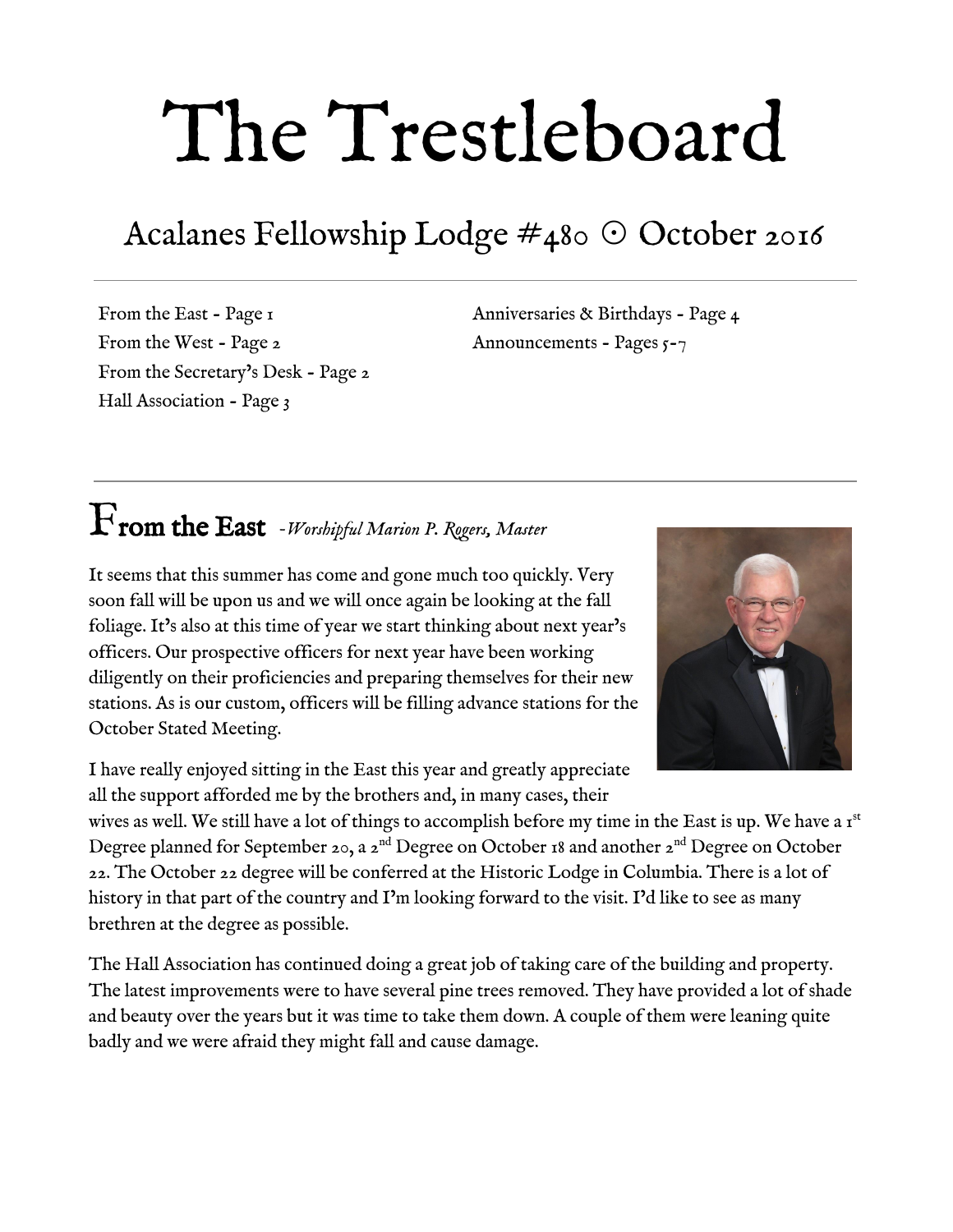

## *2nd Degree Announcements Acalanes Fellowship Lodge No.480*

*Come help our excellent 2nd Degree Ritual Team pass our brethren into Fellowcraft*

# *Terry Killgore*

 *Tuesday, October 18th 6:30pm Acalanes Fellowship Lodge* 

*Jonathan Groetsch* 

 *Saturday, October 22nd 10:00am Columbia Historic Lodge*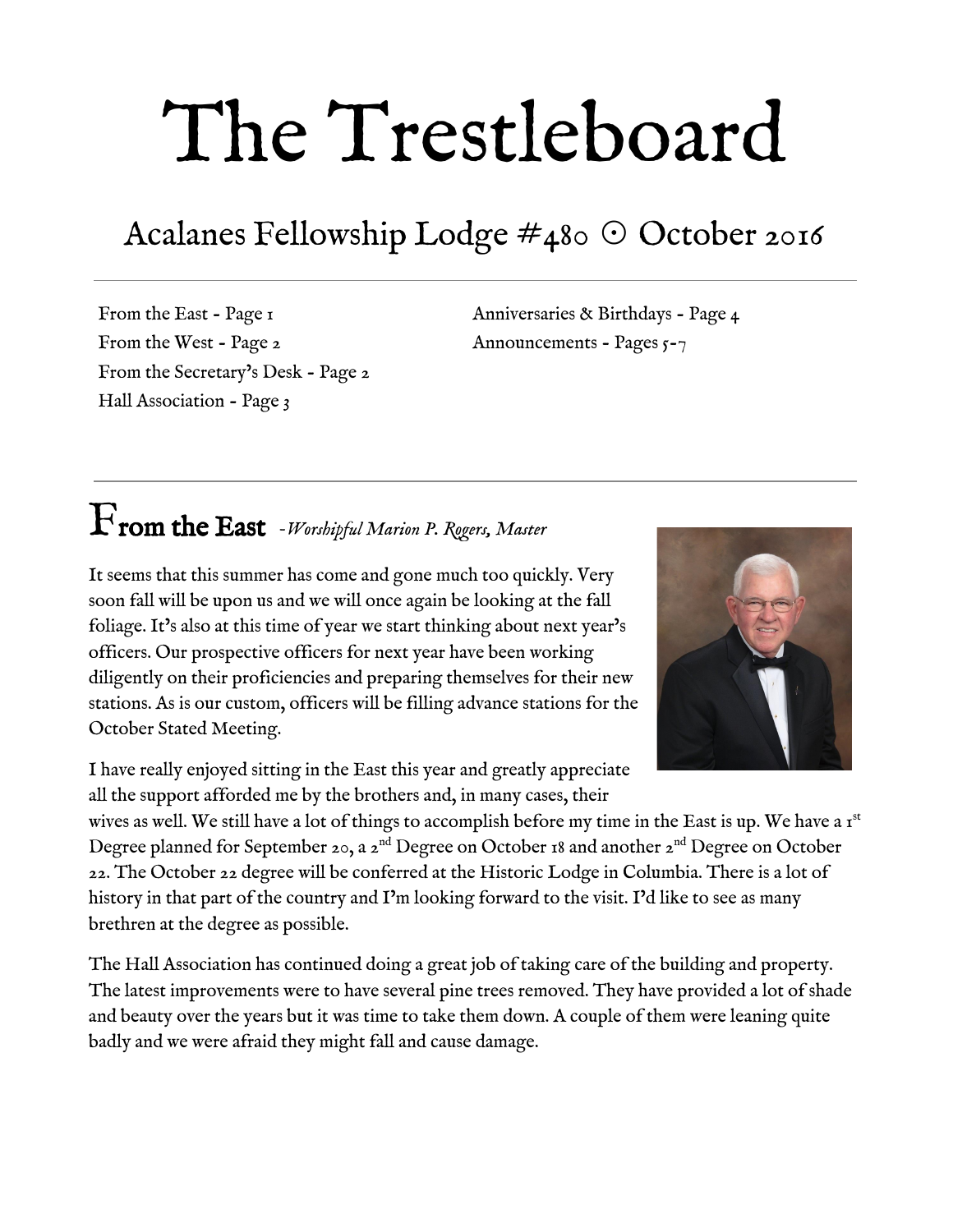